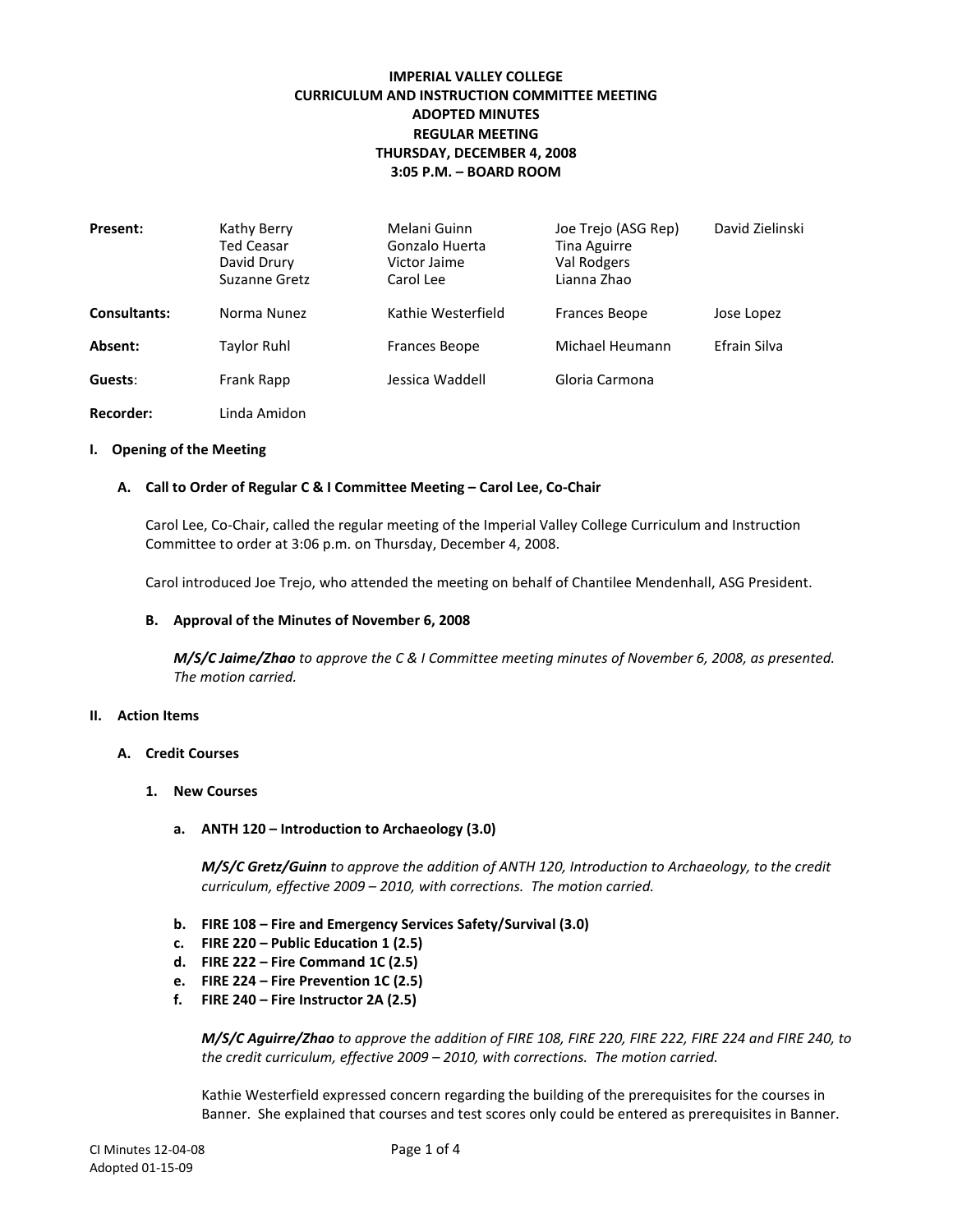#### **2. Revised Courses**

- **a. ANTH 100 – Physical Anthropology (3.0)**
- **b. ANTH 102 – Cultural Anthropology (3.0)**
- **c. ANTH 104 – California Indians (3.0)**
- **d. ANTH 106 – Indians of North America (3.0)**

*M/S/C Gretz/Guinn to approve the revision of the course description and textbook upgrades for ANTH 100, ANTH 102, ANTH 104 and ANTH 106, effective 2009 – 2010, with corrections. The motion carried.*

Carol Lee noted that the class limit for the course was excluded from Form 1. In addition, the textbooks for ANTH 106 are dated and the UC's would deny the course on this basis since textbooks can't be older than five years.

#### **e. ANTH 108 – Indians of the Southwest (3.0)**

*M/S/C Gretz/Zhao to approve the upgrade of the core content for ANTH 108, effective 2009 – 2010, as presented. The motion carried.*

It was noted that the class limit was excluded from Form 1 and that the required textbooks on the course outline are dated.

#### **f. EMT 107 – Emergency Medical Technician I Refresher (2.0)**

*M/S/C Aguirre/Zhao to approve the revision of the 2004 course number and prerequisites for EMT 107, effective 2009 – 2010, with corrections (publication year for textbooks is missing from course outline). The motion carried.*

- **g. FIRE 100 – Fire Protection (3.0)**
- **h. FIRE 120 – Hazardous Materials for First Responder (3.0**

*M/S/C Aguirre/Guinn to approve the revision of the 2004 course number, the upgrading of the course lecture hours, preparation, course objectives, and textbooks for FIRE 100 and FIRE 120, effective 2009 – 2010, as presented. The motion carried.*

- **i. FIRE 200 – Fire Apparatus 1A – Driver (2.5)**
- **j. FIRE 201 – Fire Apparatus 1B – Pump (2.5)**

*M/S/C Aguirre/Guinn to approve (1) the revision of the 2004 course number, (2) the upgrading of the course title, units, lecture hours, course description, prerequisites and textbooks to reflect State Fire Training requirements, and (3) the upgrading of the course description to reflect current California Vehicle Code, for FIRE 200 and FIRE 201, effective 2009 – 2010, with corrections. The motion carried.*

It was recommended that the first four sentences of the course description for FIRE 200, and the first three sentences for FIRE 200, be deleted so that the description for each course begins with, "This course provides the student…" Tina Aguirre, Associate Dean of Nursing Ed/Health Tech/EMS, stated that she would present this recommendation to fire faculty for input.

- **k. FIRE 202 – Fire Investigation 1A (2.5)**
- **l. FIRE 203 – Fire Investigation 1B (2.5)**
- **m. FIRE 204 – Fire Management 1 (2.5)**
- **n. FIRE 205 – Fire Prevention 1A (2.5)**
- **o. FIRE 206 – Fire Prevention 1B (2.5)**
- **p. FIRE 207 – Fire Instructor 1A (2.5)**
- **q. FIRE 208 – Fire Instructor 1B (2.5)**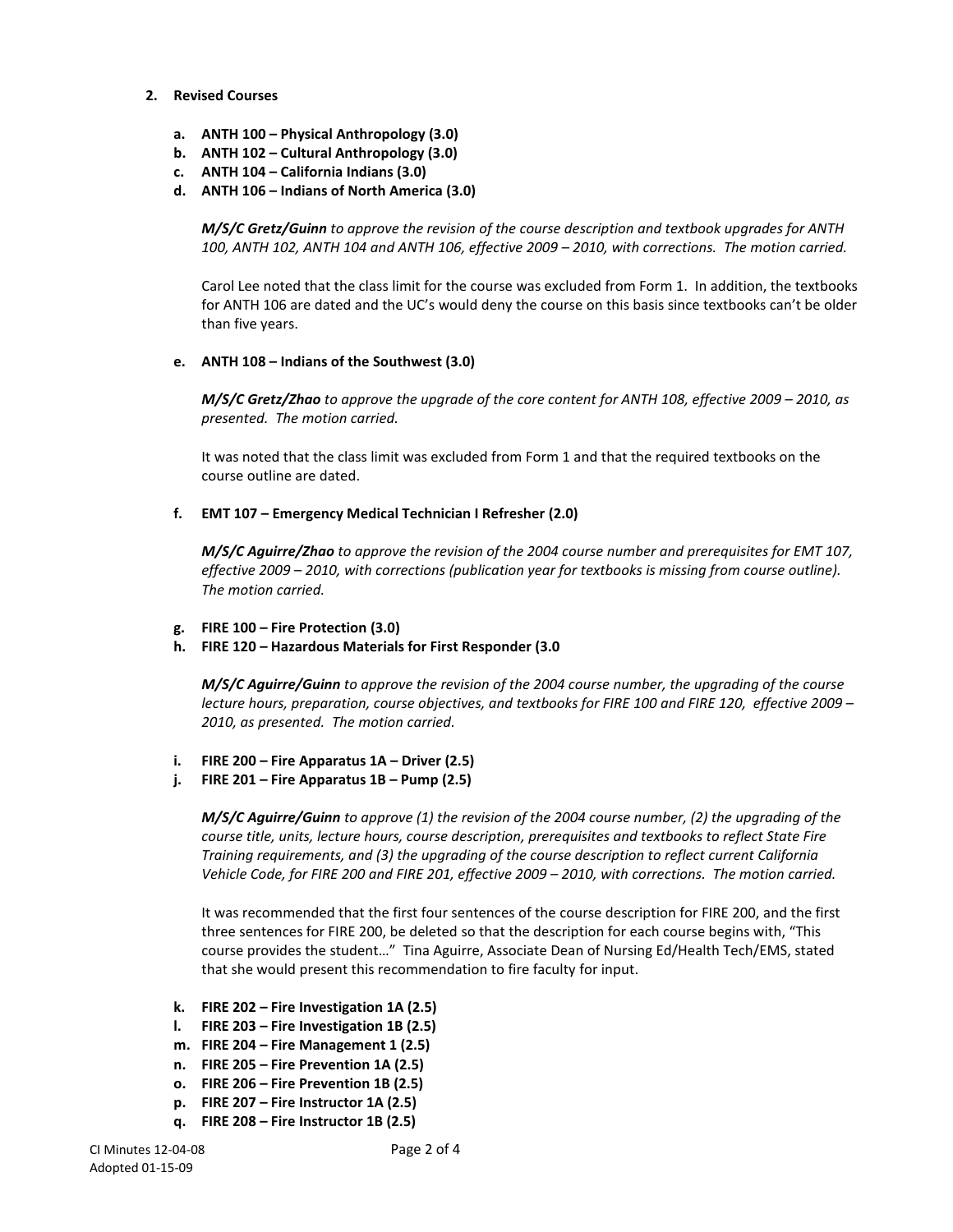- **r. FIRE 209 – Fire Command 1A (2.5)**
- **s. FIRE 210 – Fire Command 1B (2.5)**
- **t. FIRE 211 – ICS 300 (1.5)**

*M/S/C Aguirre/Zhao to approve (1) the revision of the 2004 course number, and (2) the upgrading of the course title, units, lecture hours, course description and textbooks to reflect State Fire Training requirements, for FIRE 202, FIRE 203, FIRE 204, FIRE 205, FIRE 206, FIRE 207, FIRE 208, FIRE 209, FIRE 210 and FIRE 211, effective 2009 – 2010, with corrections. The motion carried.*

Corrections included marking Form 1 for each course to indicate a prerequisite restriction, and spelling out the words for the acronym, "ICS" (Incident Command System).

**u. PHIL 106 – Logic (3.0)**

*M/S/C Guinn/Rodgers to approve the revision of the course description, prerequisite. objectives, core content, and textbook upgrades for PHIL 106, to comply with IGETC requirements for critical thinking transfer courses, effective 2009 – 2010, with corrections. The motion carried.*

Carol Lee explained that critical thinking courses are moving to forced English prerequisites. Corrections to Form 1 included replacing CSU Bakersfield and CSU Chico with CSU San Luis Obispo and CSU Northridge as colleges offering parallel courses with prerequisites.

# **B. Distance Education Courses – Addendum Documentation**

# **1. AG/ENVS 110 – Environmental Science (3.0)**

*M/S/C Zhao/Gretz to approve the Distance Education Addendum for AG/ENVS 110, effective 2009 – 2010, to provide greater access and allow the inclusion of all modalities of learning, as presented. The motion carried.*

# **C. Majors and Certificates**

# **1. Revised Majors and Certificates**

# **a. Anthropology Major**

*M/S/C Gretz/Guinn to approve the revision of the Anthropology Major, effective 2009 – 2010, as presented. The motion carried.*

AG 110 was added as a cross-reference to ENVS 110 under section II of Form 2.

# **b. Fire Technology Major and Certificate**

*M/S/C Aguirre/Gretz to approve the revision of the Fire Technology Major and Certificate, effective 2009 – 2010, with corrections (FIRE 204 units are missing). The motion carried.*

# **D. General Catalog (Textual, Major and Certificate Items)**

# **1. General Education Requirements (2008 – 2009 General Catalog, p. 31)**

*M/S/C Jaime/Guinn to approve the revision of the General Education Requirements (2008 – 2009 General Catalog, p. 31) to remove POLS 052, effective 2009 – 2010, as presented. The motion carried.*